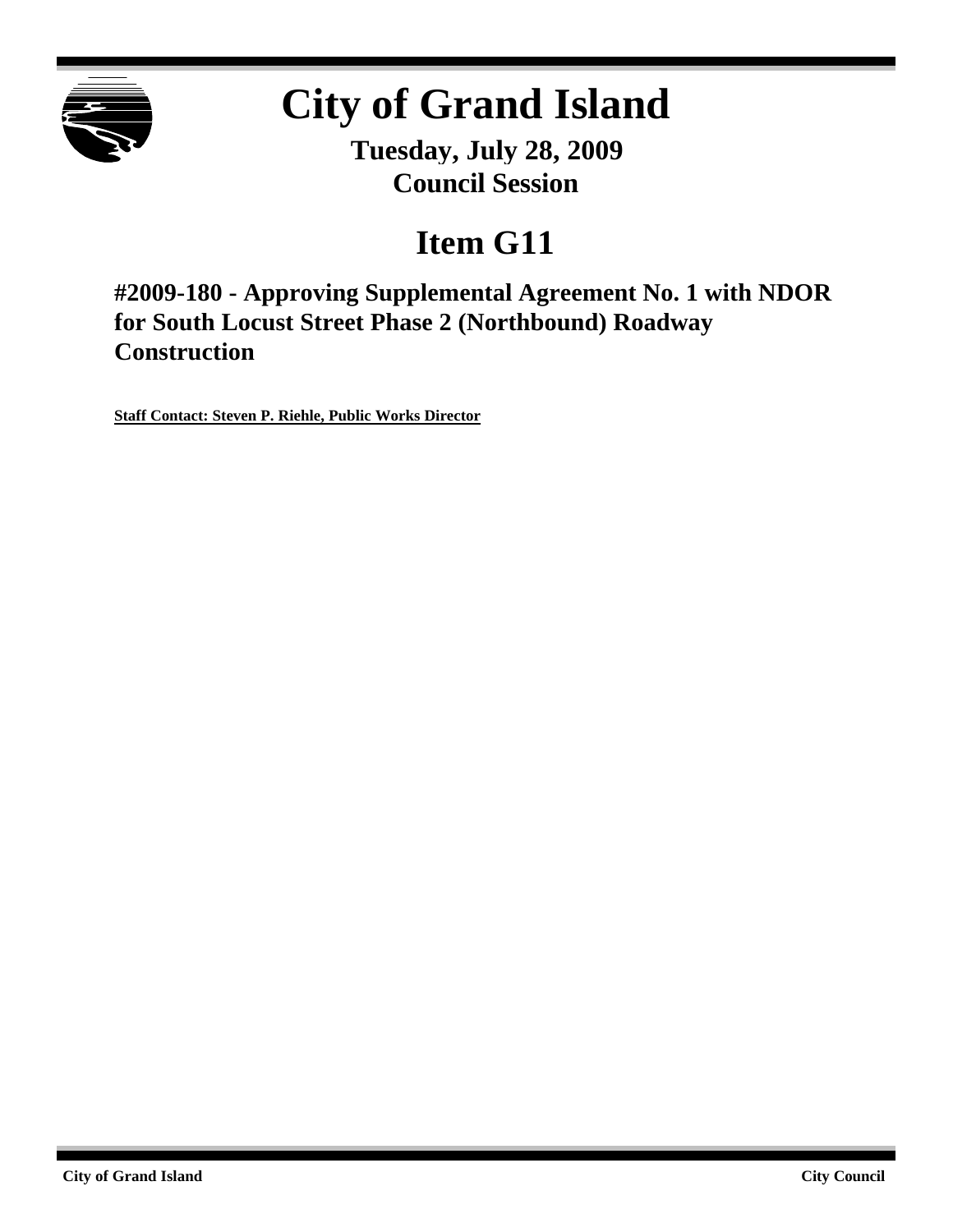### **Council Agenda Memo**

| <b>From:</b>    | Steven P. Riehle, Public Works Director                                                                                  |
|-----------------|--------------------------------------------------------------------------------------------------------------------------|
| <b>Meeting:</b> | July 28, 2009                                                                                                            |
| Subject:        | Approving Supplemental Agreement No. 1 with NDOR<br>for South Locust Street Phase 2 (Northbound) Roadway<br>Construction |
| Item $\#$ 's:   | $G-11$                                                                                                                   |
| $Presenter(s):$ | Steven P. Riehle, Public Works Director                                                                                  |

#### **Background**

All agreements must be approved by the City Council.

The Nebraska Department of Roads and the City of Grand Island entered into a program agreement for the above project. The agreement was executed by the City on June 14, 2007 and by the State on June 19, 2007 and provided for the paving of the northbound lanes on South Locust Street with concrete.

The completion of the concrete paving for the northbound lanes is one of the last remaining phases of the Locust Street Interchange project that was started over 10 years ago. The only remaining phases are the completion of the 2 trail bridges over the Platte River channels north of Interstate 80 and the paving of the trail from the Wood River Floodway to just north of Interstate 80. A future trail is planned between the Locust Street trail and Mormon Island State Park.

#### **Discussion**

It is now necessary to amend the original agreement to allow Federal Stimulus Funds to be used toward the construction phase of the project, to modify the estimated project cost and to update the bid letting responsibilities. The estimated construction cost of \$4,012,600.00 will be covered by American Recovery and Reinvestment Act (ARRA) Funds. The ARRA funds are capped at this dollar amount with any design changes or overruns coming from Grand Island's regular federal fund balance.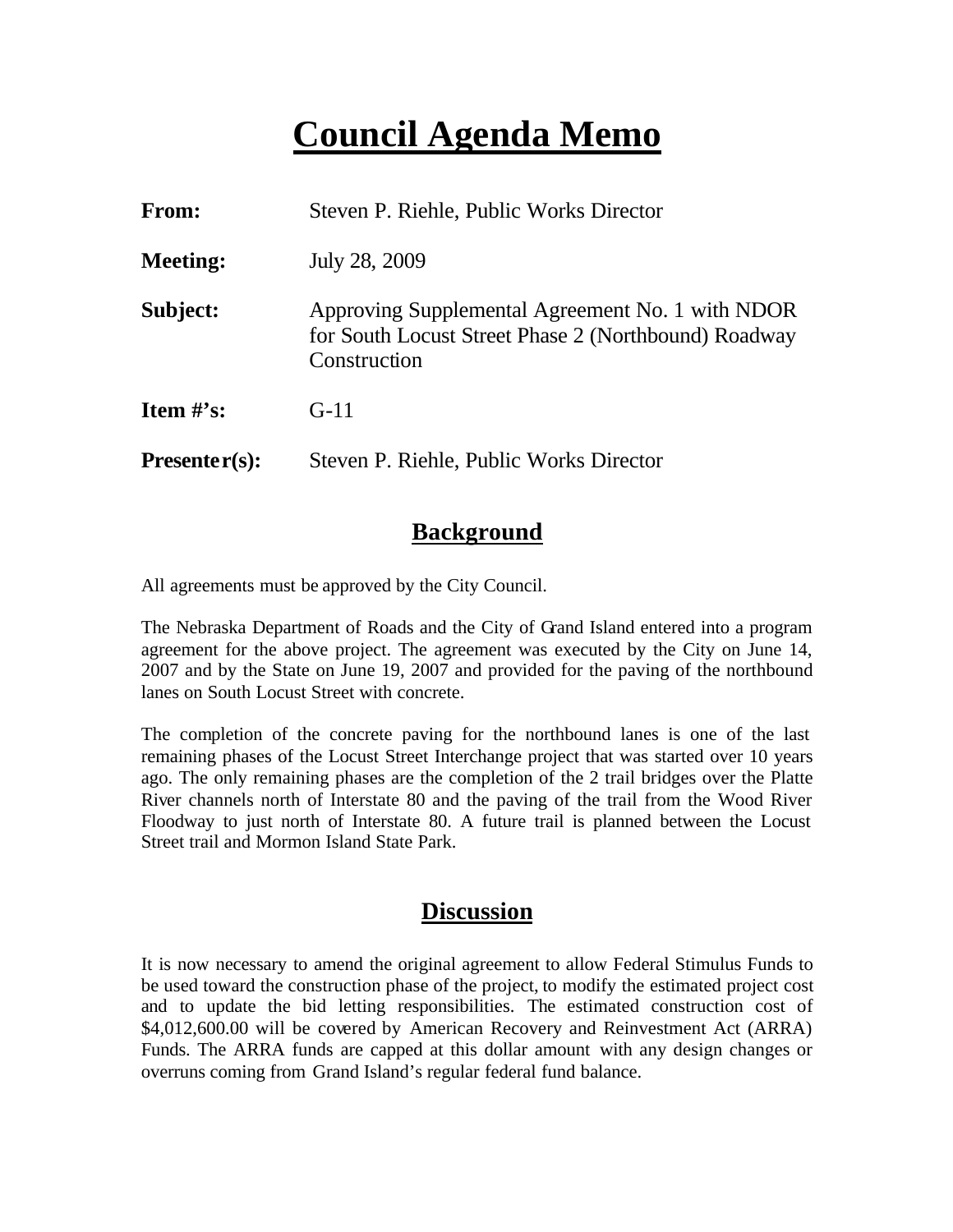The City's share of the project is to be 100% of the design and preliminary engineering costs. The Engineering Division of the Public Works Department is preparing plans for the widening of South Locust Street saving the city an estimated \$237,400.00.

#### **Alternatives**

It appears that the Council has the following alternatives concerning the issue at hand. The Council may:

- 1. Move to approve
- 2. Refer the issue to a Committee
- 3. Postpone the issue to future date
- 4. Take no action on the issue

#### **Recommendation**

Public Works Administration recommends that the Council approve a resolution authorizing the Mayor to sign the agreement.

#### **Sample Motion**

Motion to approve authorization for the Mayor to sign the agreement.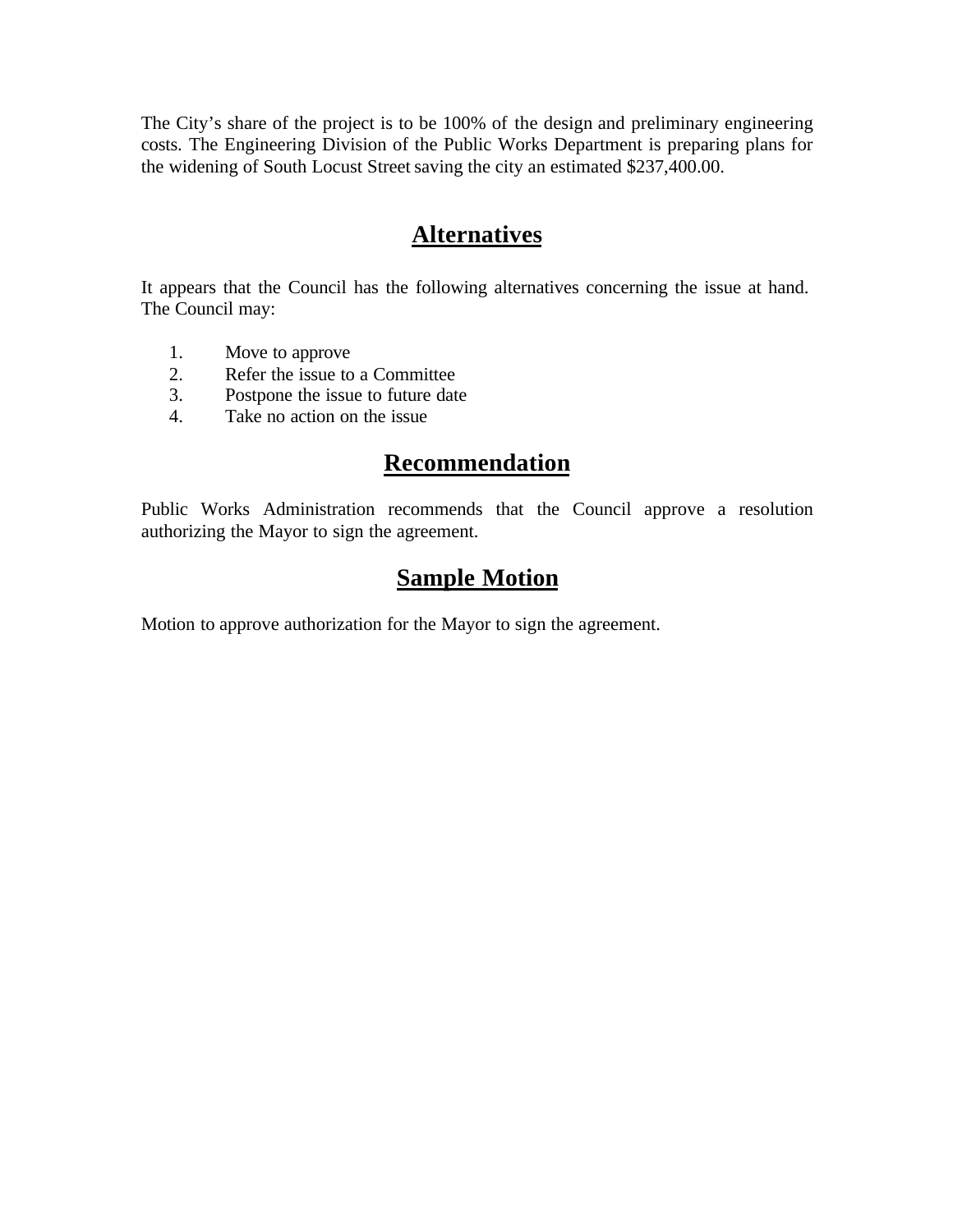# SUPPLEMENTAL AGREEMENT NO.  $\overline{\phantom{a}}$

CITY OF GRAND ISLAND<br>STATE OF NEBRASKA, DEPARTMENT OF ROADS<br>PROJECT NO. URB-2235(5), STATE CONTROL NO. 4<br>SOUTH LOCUST STREET PHASE 2 (NORTHBOUND)<br>ROADWAY CONSTRUCTION 42519

 $\overline{\sigma}$ Foads, hereinater referred to as the "State" Grand Island, hereinafter referred to as the THIS SUPPLEMENTAL AGREEMENT, made and entered into by and between the "City", and the State of Nebraska, Department of o<br>संद

**MITNESSETH:** 

June 14, 2007, and by the State on June 19, 2007, and WHEREAS, the State and City entered into an agreement executed by the City on

project, modify the estimated project cost and update the bid letting responsibilities, and 90 amended to allow Federal Stimulus Funds to be used toward the construction phase of the WHEREAS, it now becomes necessary that the original agreement and Supplement No.  $\rightarrow$ 

Federal Highway Administration, in compliance with Federal laws pertaining thereto, American Recovery and Reinvestment Act (ARRA) Funds by the Department of Transportation. WHEREAS, certain streets in the City have been designated as being eligible for and

meets the requirement of ARRA, and the funds will be used to create jobs, promote economic growth and certifies that this project WHEREAS, the City certifies that it will request and use funds provided by ARRA and that

 $\widehat{B}$ of the project at all times, and WHERAS, the City is to provide a full-time public employee to be in Responsible Charge

WHEREAS, this project has been designated as a full Federal oversight project

shall present this project to the FHWA for its approval. **SECTION 1.** NON THEREFORE, This project has been designated as a full Federal oversight project and the State in consideration of these facts, the State and City agree as tollows:

**Follows SECTION 2** The City further certifies that this project meets the requirements of ARRA 8g

all times  $\rightarrow$ **The** City is to provide a qualified, full-time public employee to be in RC of the project at

 $\boldsymbol{\mathsf{N}}$ The investment has received the full review and vetting required by law.

of taxpayer dollars  $\omega$ **The** City accepts responsibility that this infrastructure investment is an appropriate use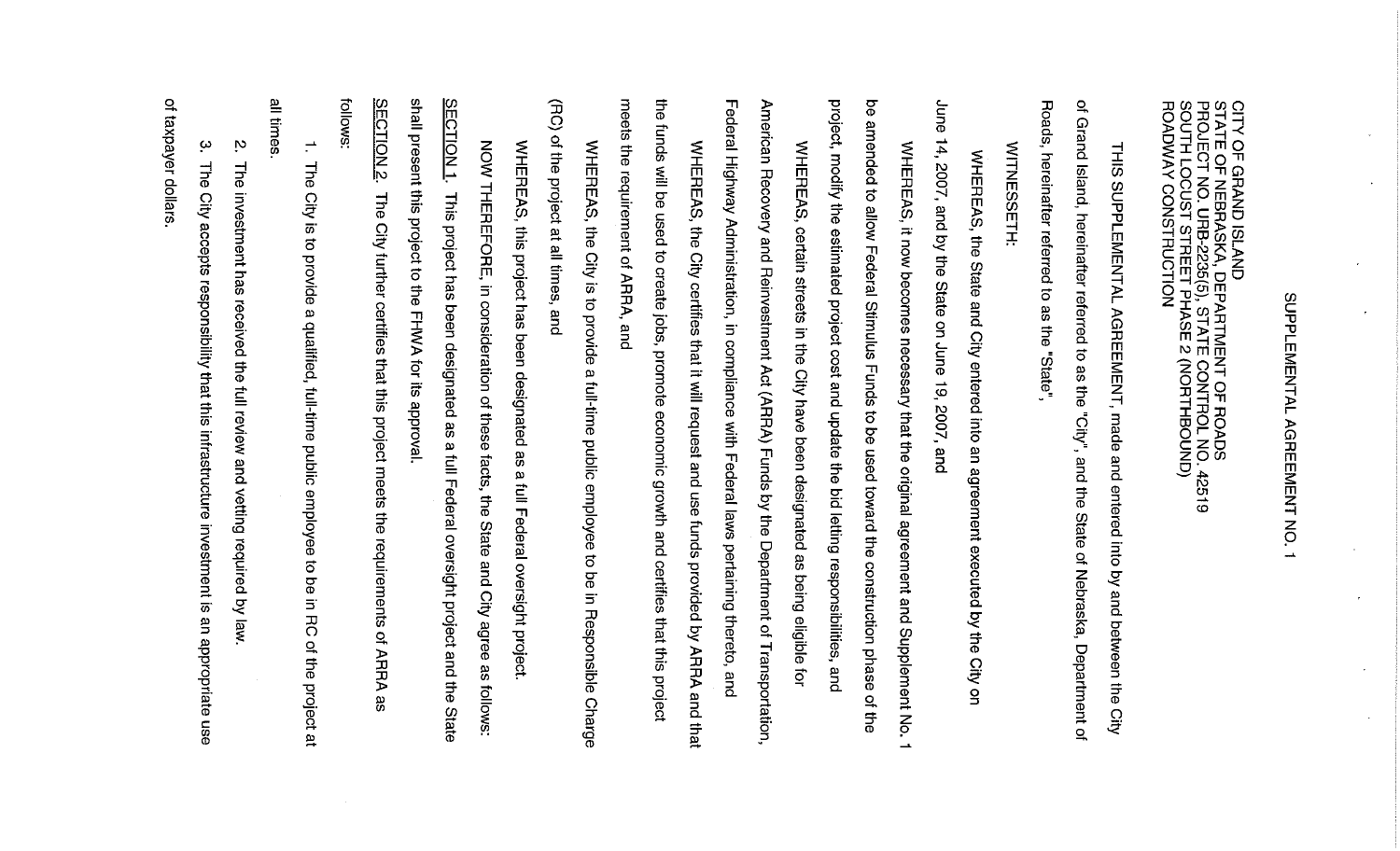\$4,012,600 are estimated to be ARRA funds Transportation Plan, and has an overall construction cost estimate of \$4,012,600, of which 4 This investment will be used for URB-2235(5), is included in the Statewide

eligible 100 percent Federally Funded expenditures. \$25,000. Federally Funded expenditures until the 5 percent retention reaches a maximum amount of no more is currently estimated to be \$237,400. Progress billings to reimburse the City may be submitted of-Way, and all costs over the capped construction and construction engineering amounts which and State. The City's share of the project is to be 100 percent of preliminary engineering, Rightagreement with the actual capped amount of ARRA funds will be executed between the City estimated to be \$4,012,600. When the contract award amount is known, a supplemental currently estimated to be \$4,250,000. 13 percent of the awarded amount) and flat fee of \$2,500 for ARRA audits which is currently 100 percent of the awarded construction amount, construction engineering costs (capped Right-of-Way, nonbetterment utility rehabilitation, construction and construction engineering is SECTION 3. The total cost of the project which includes: preliminary engineering, final design, reimburse the City with Federal or State funds unless all ARRA reporting requirements are met. ņ, often than monthly. Once the maximum retention is obtained, the State will reimburse 100 percent of the The City agrees to ARRA reporting requirements and agrees that the State will not The State will reimburse 95 percent of the eligible 100 percent The Federal ARRA Share of the project is to be  $\overline{\omega}$ 

settlement between the State and the City will be the difference between: the project and the final costs have been determined by the State. The final settlement between the State and the City will be made after the State The amount of the final accepts

- $\overline{a}$ (a) the net expenditure by the City for actual cost items
- $\widehat{\sigma}$ plus the value of work performed by the City based on agreed prices
- $\widehat{\mathbf{e}}$ plus cash advances by the City to the State
- $\widehat{e}$ less previous payments by the State to the City, and
- $\mathbf{v}$ The City share of the project costs

difference. that determination has been made. If (2) is greater than (1), the State will bill the City for the If (1) is greater than (2), the State will pay to the City the difference within thirty days after The City agrees to pay the State the amount of such bill within thirty days of its

of the cost of the Costs incurred by the State with respect to the entire project must be considered project to be paid out of City and Federal functs. The State may, at its 8S  $\pmb{\omega}$ part

receipt

 $\mathbf{v}$ 

Agreement No. XL0727<br>Supplement No. 1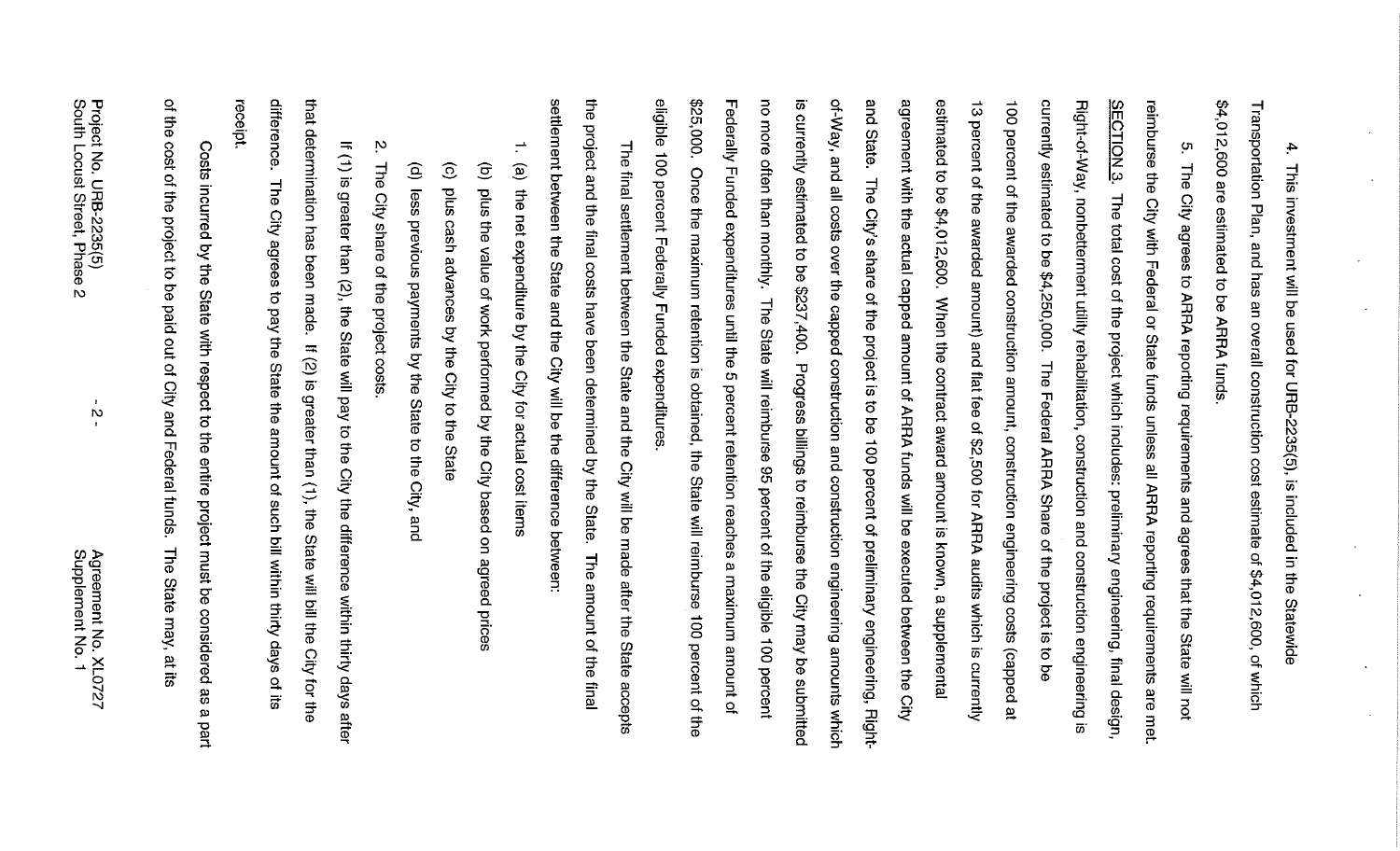share of the total project cost will be all costs not paid for by Federal funds. project and the City agrees to pay such invoices within thirty days of their receipt. The City's discretion, initiate progress invoices for costs incurred by the State during the progression of the

 $\overline{48}$ agreement CFR 31) will be applied to determine the allowability of costs incurred by the City under this The criteria contained in Part 31 of the Federal Acquisition Regulation System

City, no reimbursement requests will be accepted by the State and the FHWA. State, and both the City and the State have signed it. Once the DR Form 299 is signed by the not be reimbursed to the City until the City has filed a completed State DR Form 299 with the Final payment consisting of the retention withheld minus the State incurred expenses will

or contracts contracts must be concurred in by the City prior to State award. The City shall sign the contract improvement. State is to advertise and conduct a letting and receive bids for the City on the contemplated to the State's Local Projects Division Urban Engineer for review. The State and City agree the quantity sheets, status of utilities, environmental permits, and other PS&E required documents) Certificate and the final plans package (100 percent full-size plans, specifications, summary of SECTION 4. Prior to advertising the project for bids, the City shall submit a Right-of-Way The selection of the lowest responsible bidder and the awarding of a contract or

June 19, 2007 shall remain in tull to and effect conditions of the original agreement executed by the City on June 14, 2007 and by the State SECTION 5. Except as specifically amended by this Supplemental Agreement, all terms and  $\overline{a}$ 

 $\omega$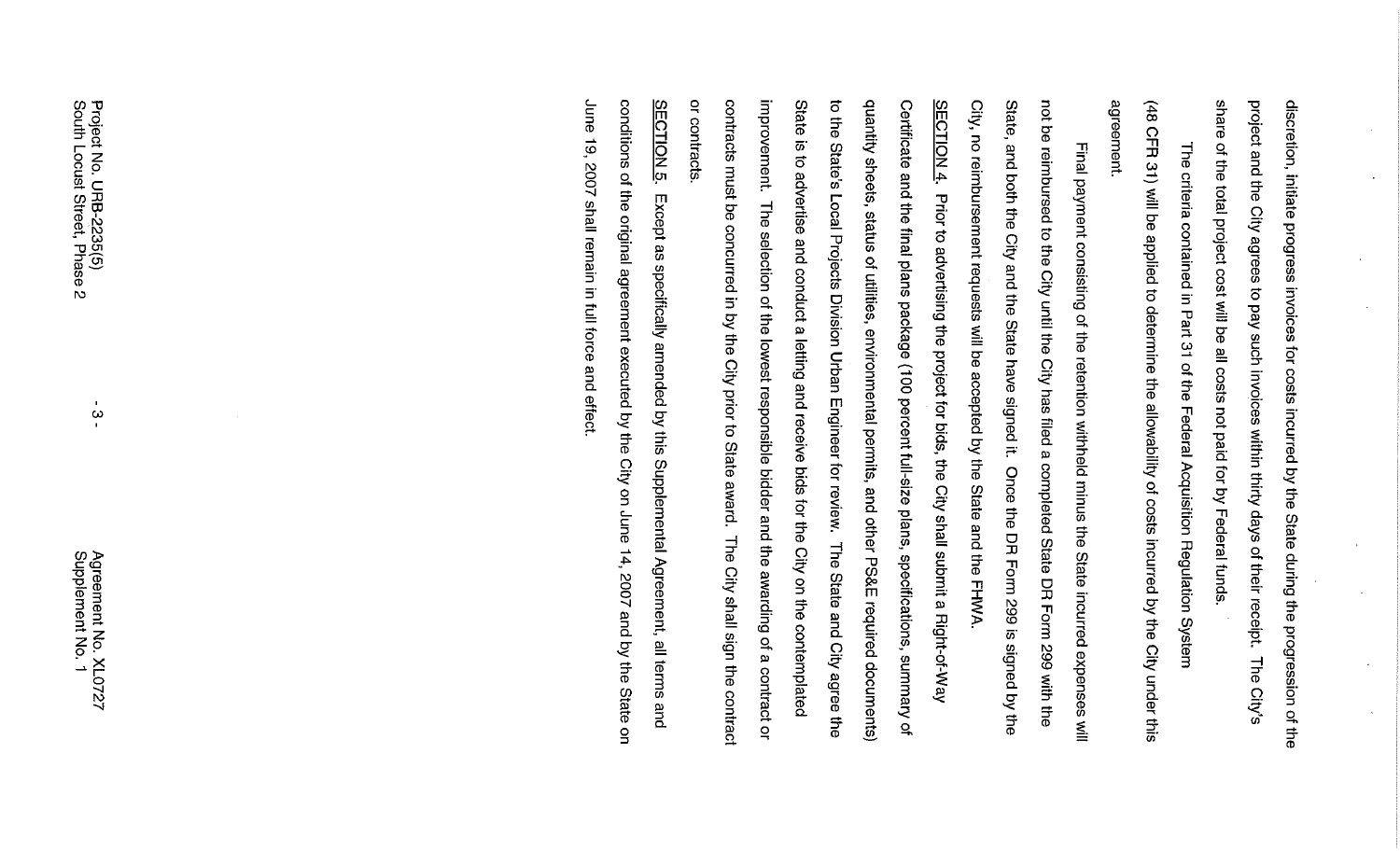| Project No. URB-2235(5)<br>South Locust Street, Phase 2<br>$\sim$ | AGR15-ND | <i>●</i> District 4 Engineer<br><b>CONTROL</b><br>M<br><b>DCE</b> | RECOMMENDED:<br>Wesley Wahlgren, P.E. |                                  |                                                                 | EXECUTED by the State this | City<br><b>Clerk</b><br>$\alpha_{\rm e}$ . | WITNESS:<br>RaNae Edwards                          | EXECUTED by the City this | by their proper officials thereunto duly authorized as of the dates below indicated.<br>IN WITNESS WHEREOF, the State and City have caused these presents to be executed |  |
|-------------------------------------------------------------------|----------|-------------------------------------------------------------------|---------------------------------------|----------------------------------|-----------------------------------------------------------------|----------------------------|--------------------------------------------|----------------------------------------------------|---------------------------|--------------------------------------------------------------------------------------------------------------------------------------------------------------------------|--|
| $\blacksquare$<br>$\rightarrow$<br>$\mathbf{R}$                   |          |                                                                   |                                       | Local Projects Division Engineer | STATE OF NEBRASKA<br>DEPARTMENT OF ROADS<br>Jim Wilkinson, P.E. | day of                     | Mayor                                      | Margaret Hornady<br><b>CITY OF</b><br>GRAND ISLAND | day of                    |                                                                                                                                                                          |  |
| Agreement No. XL0727<br>Supplement No. 1                          |          |                                                                   |                                       |                                  |                                                                 | 2009.                      |                                            |                                                    | 2009.                     |                                                                                                                                                                          |  |

 $\mathcal{L}$ 

 $\hat{\mathcal{A}}$ 

 $\mathcal{L}$ 

 $\mathcal{L}^{\mathcal{A}}$ 

 $\sim$ 

 $\sim$ 

¥.

 $\mathbf{A}$